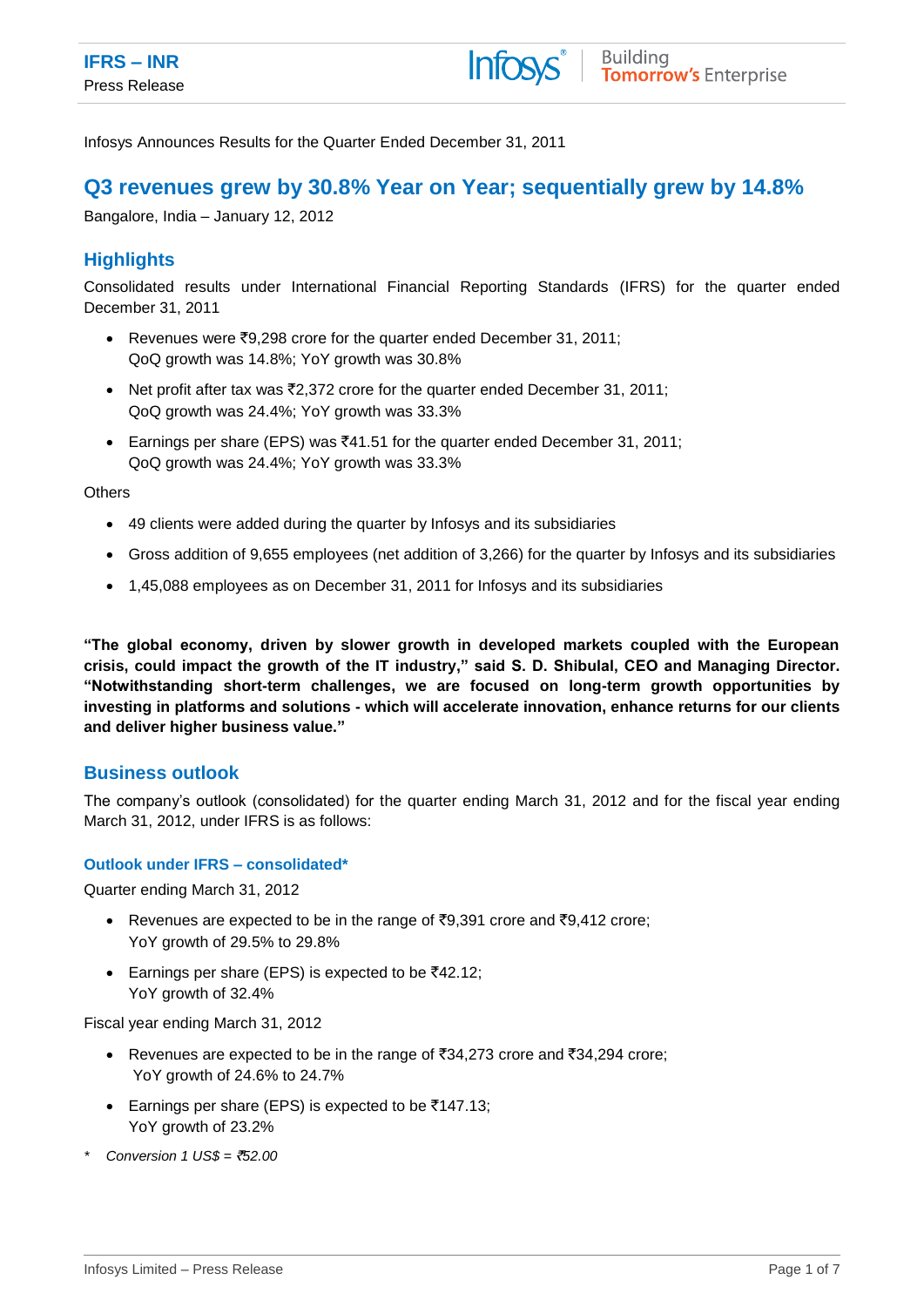

#### **Outlook under IFRS - consolidated\*\***

Quarter ending March 31, 2012

- Revenues are expected to be in the range of \$1,806 million and \$1,810 million; YoY growth of 12.7% to 13.0%
- Earnings per American Depositary Share (EPADS) is expected to be \$0.81; YoY growth of 15.7%

Fiscal year ending March 31, 2012

- Revenues are expected to be in the range of \$7,029 million and \$7,033 million; YoY growth of 16.4%
- Earnings per American Depositary Share (EPADS) is expected to be \$3.0; YoY growth of 14.5%

*\*\* Exchange rates considered for major global currencies: AUD / USD – 1.02; GBP / USD – 1.54; Euro / USD – 1.29*

### **Awards and Recognition**

We have won the 'Business Partner of the Year' award from Procter & Gamble (P&G) for successfully implementing an order, shipping and billing program, and providing high-quality consulting, technology and BPO services. We were also awarded the Oracle North America [Titan Award](http://isinfwp2/Oracle/features-opinions/Pages/titan-award-2011.aspx) at Oracle OpenWorld for the third consecutive year.

We were conferred the Brand Excellence Award for IT by Star News and the World Brand Congress. We received the People's Choice Award for 'The Most Admired IT Company amongst IT Employees' at the Bloomberg UTV CXO Awards 2011. We were also one of the winners of the esteemed Global Most Admired Knowledge Enterprises (MAKE) Award 2011, by Teleos in association with The KNOW Network.

### **Expansion of services and significant projects**

Our revamped organization and the promise of Building Tomorrow's Enterprise is helping us strengthen strategic partnerships with our clients. Our promise of consulting led transformation, optimizing operations and accelerating innovation is gaining rapid traction across key markets.

#### **Consulting and Systems Integration**

Our focus on next generation consulting is helping us create new transformational models in the IT business.

We were chosen by a leading agribusiness company as a global transformation and business IT services partner. As a part of this engagement we were awarded a multi-year services contract, to provide consistency and predictability of service delivery under a single shared-services engagement across five continents.

One of the largest brewers in Asia Pacific selected us as a strategic supplier for its IT needs, and to design and develop a trade promotions management solution. We were selected by an oil and gas major to transform its financial practices and move it onto a single technology platform. The program will encapsulate implementation and rollout of a global accounting solution based on Oracle E-Business Suite Financials, covering 14 countries and involving over 40 legal entities across Europe, Middle East and Asia Pacific.

#### **Business IT Services**

Through our integrated service delivery approach to Business IT services, we are helping clients drive greater optimization in their business.

A global manufacturer of perfumery and flavor chemicals engaged us for the maintenance and support of its global infrastructure which includes data center, network, server management and messaging support for the next four years. A leading automotive company headquartered in Europe selected us as the single supplier to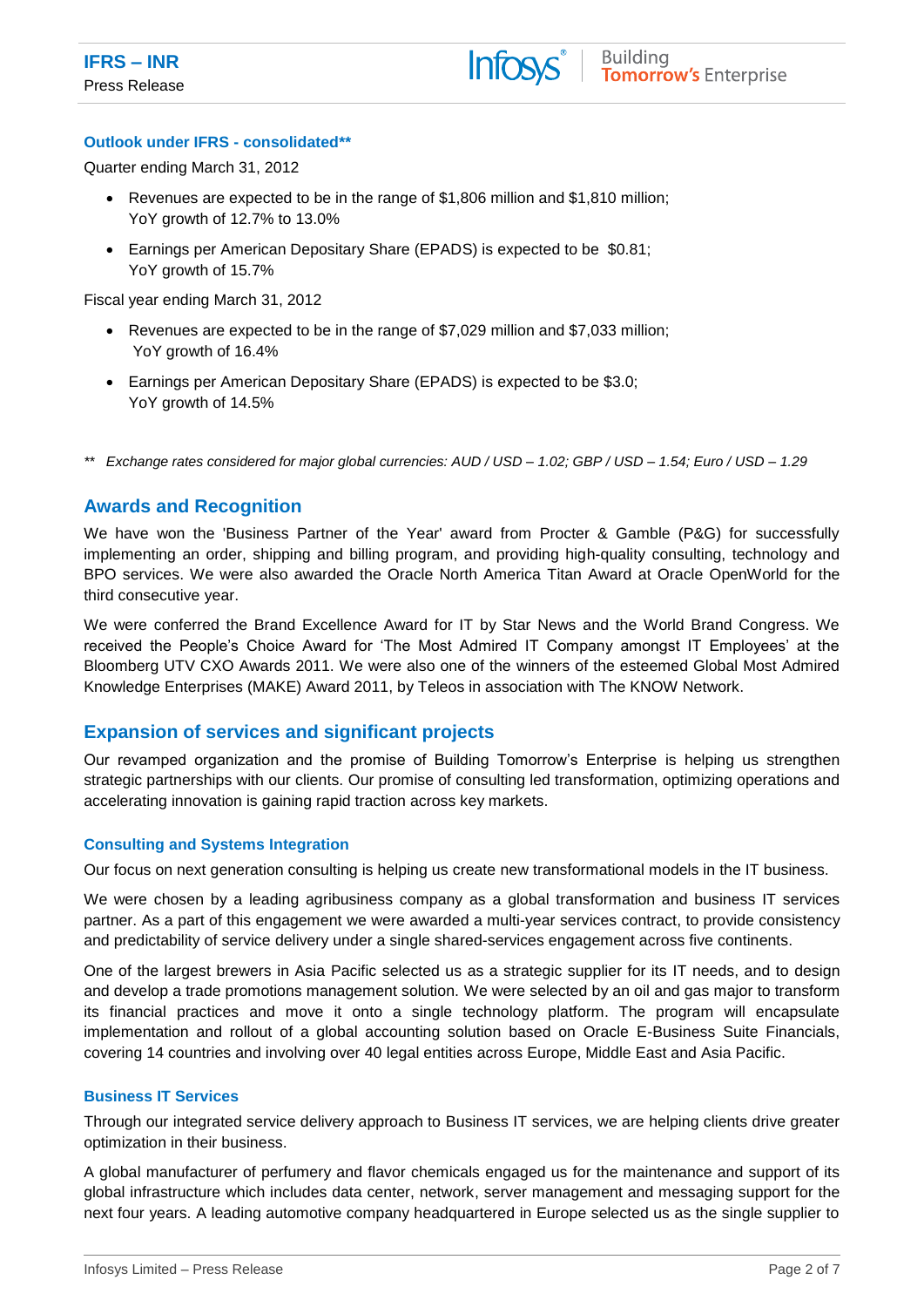develop and optimize close to 150 IT applications covering sales, dealer operations, supply chain, parts, aftersales and warranty, marketing, customer operations, finance and HR.

A records and information management major partnered with us to improve the quality of its global product development by building increased capacity and enhanced capability through our Testing and Quality Assurance (QA) offerings. This helped the client bring in greater discipline, predictability, and eventually a stronger strategic approach to QA.

The bank division of a major retailer selected us to build its new online banking platform to facilitate upselling, cross selling and new product introduction. Using new architecture, this solution will enhance overall client and business partner experience through seamless integration capabilities.

A leading provider of industrial productivity solutions partnered with us to accelerate its finance transformation program by outsourcing certain financial processes, such as accounting, reporting and processing of supplier invoices.

#### **Products, Platforms and Solutions**

Products, platforms and solutions continue to gain momentum and accelerate our non-linear growth.

#### *Finacle™*

Finacle™, the universal banking solution, continued its growth trajectory, adding 10 wins this quarter. Of these, four were from Europe, Middle East and Africa (EMEA) and six from the Asia Pacific (APAC) region. 26 projects went live in the quarter. Of these, 14 went live in APAC, 10 in EMEA and two in the Americas.

Finacle™ solutions received many industry analyst recognitions during the quarter. Aite Group commended Finacle™ mobile banking solution offering for its technology architecture and broad functionality in its vendor assessment report - *Mainstreaming Mobile: A Review of Mobile Banking Vendors*. Javelin Strategy & Research recognized Finacle™ mobile banking solution for its tri-mode access capabilities, namely Unstructured Supplementary Service Data (USSD) support, focus on cost and compliance and providing a full segmented solution to meet differing market needs in the *'2011 – 2012 Mobile Banking Vendor Scorecard'*.

#### *Infosys SocialEdge™*

A global sports brand selected Infosys SocialEdge™ to create a next-generation collaborative community to enable its employees to interact globally. This initiative is aimed to enhance workforce productivity, enable cocreation and foster innovation across different departments. A leading information company selected Infosys SocialEdge™ to design and implement a consumer engagement initiative targeted towards its special interest groups, helping the client interact with its customers and drive new revenue streams. Infosys SocialEdge™ social analytics solution is being utilized by a European high-tech manufacturer to understand consumer sentiment, brand perception and define its consumer engagement roadmap.

#### *Cloud*

We continue to see strong momentum with our Cloud practice, winning over 15 deals this quarter. As a Cloud Ecosystem Integrator, we set up a private Cloud environment to provide enhanced customer service for one of the largest telecom majors in APAC.

Infosys and Microsoft signed a Memorandum of Understanding (MoU) for Cloud. Under this alliance Microsoft brings together its proven Cloud technologies including Windows Azure, Office 365 and private cloud with Infosys' global presence, deep industry expertise, breadth of services and innovative offerings to co-create and architect Cloud environments for clients, while developing solutions across hybrid Cloud setup.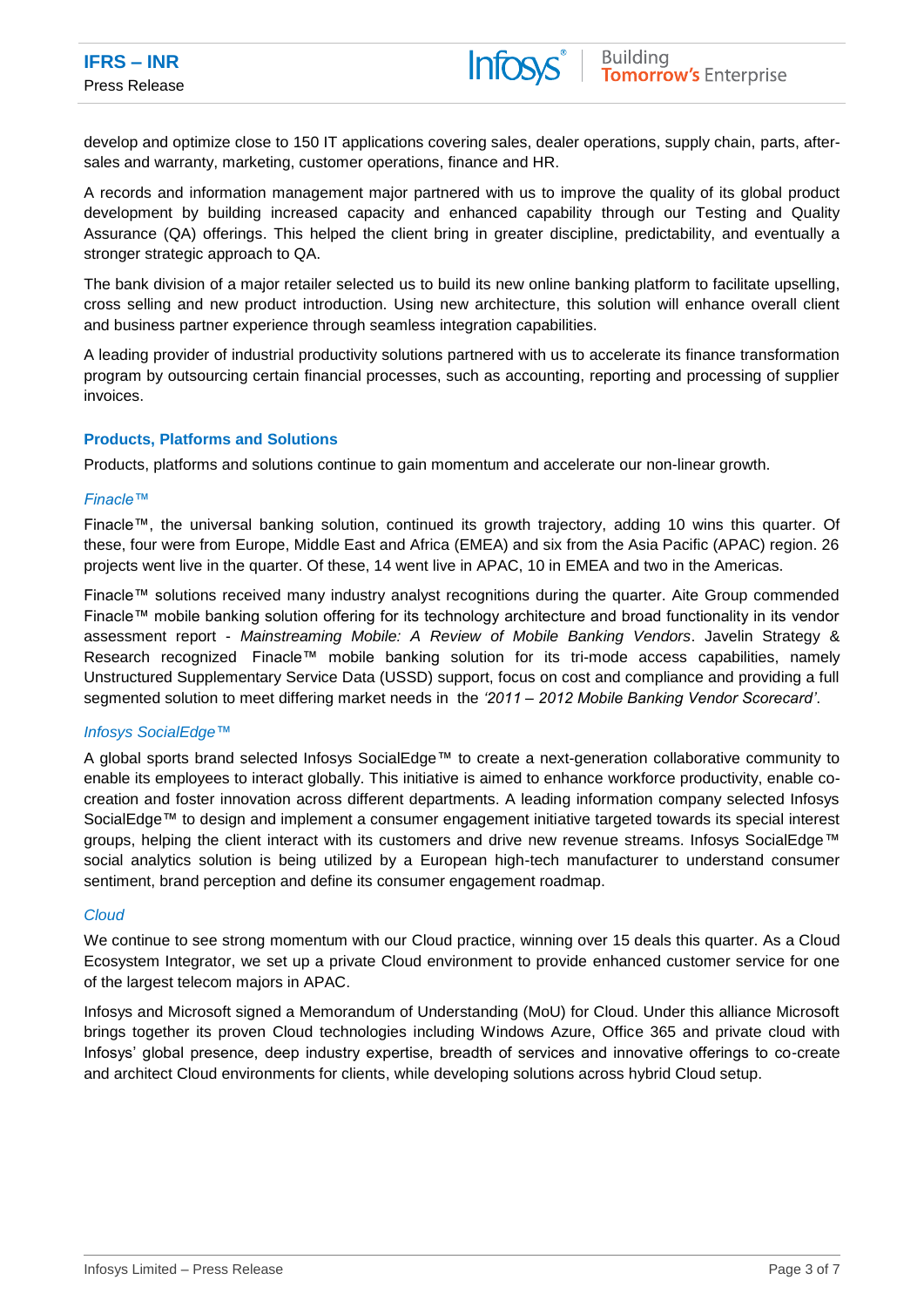#### *Mobility*

Our mobility offerings are witnessing tremendous interest from our clients globally. We are helping a European telco revamp its point of sale operations in its retail stores by bringing in a mobile point of sale solution. An American gifts and greeting cards major engaged us to create a unique mobile based catalog of offerings, based on Infosys' mBrochure solution.

For an American financial services company, we created a unique mobile based personal card and expense management solution that has been launched in six major markets. We developed a mobile based store/warehouse locator solution to help optimize field force operations of an American industrial products giant.

#### *Sustainability*

Clients continue to engage us in their efforts towards achieving sustainable growth. A fashion eyewear company selected us to implement an industry-leading Enterprise Carbon, Energy and Resource Management (ECERM) software to monitor, analyze and report its energy and resource consumption. A major consumer electronics manufacturer partnered with us to build the foundation for a Full Material Disclosure (FMD) global platform for regulatory compliance.

#### **India Business Unit**

We continue to see traction in the Indian market. We won a strategic deal with a large telecom operator based in India to provide a campaign management solution based on SAS Campaign manager and Vertica solution from HP. Using this solution, the client will be able to provide near real-time promotions to subscribers triggered by specific events and usage behavior. Over time, the solution will scale up to cover a larger subscriber base for the operator, increasing revenues and improving customer loyalty. We have been selected by one of the largest aluminum manufacturers in India for an end-to-end application implementation project.

#### **Process Innovation**

During the third quarter, Infosys applied for 30 patent applications in India and the U.S. With this, we have an aggregate of 449 patent applications (pending) in India and the U.S. and has been granted 35 patents by the United States Patent and Trademark Office.

# **Liquidity**

As on December 31, 2011, cash and cash equivalents, including investments in available-for-sale financial assets and certificates of deposits was ₹19,752 crore (₹15,897 crore as on December 31, 2010).

**"The global currency market continues to be volatile with the Indian rupee depreciating by 11% during the quarter," said V. Balakrishnan, Member of the Board and Chief Financial Officer. "Managing extreme currency volatility in an uncertain economic environment is going to be a challenge for the industry. We believe our focus on high-quality growth combined with our flexible financial model will position us better during these challenging times."**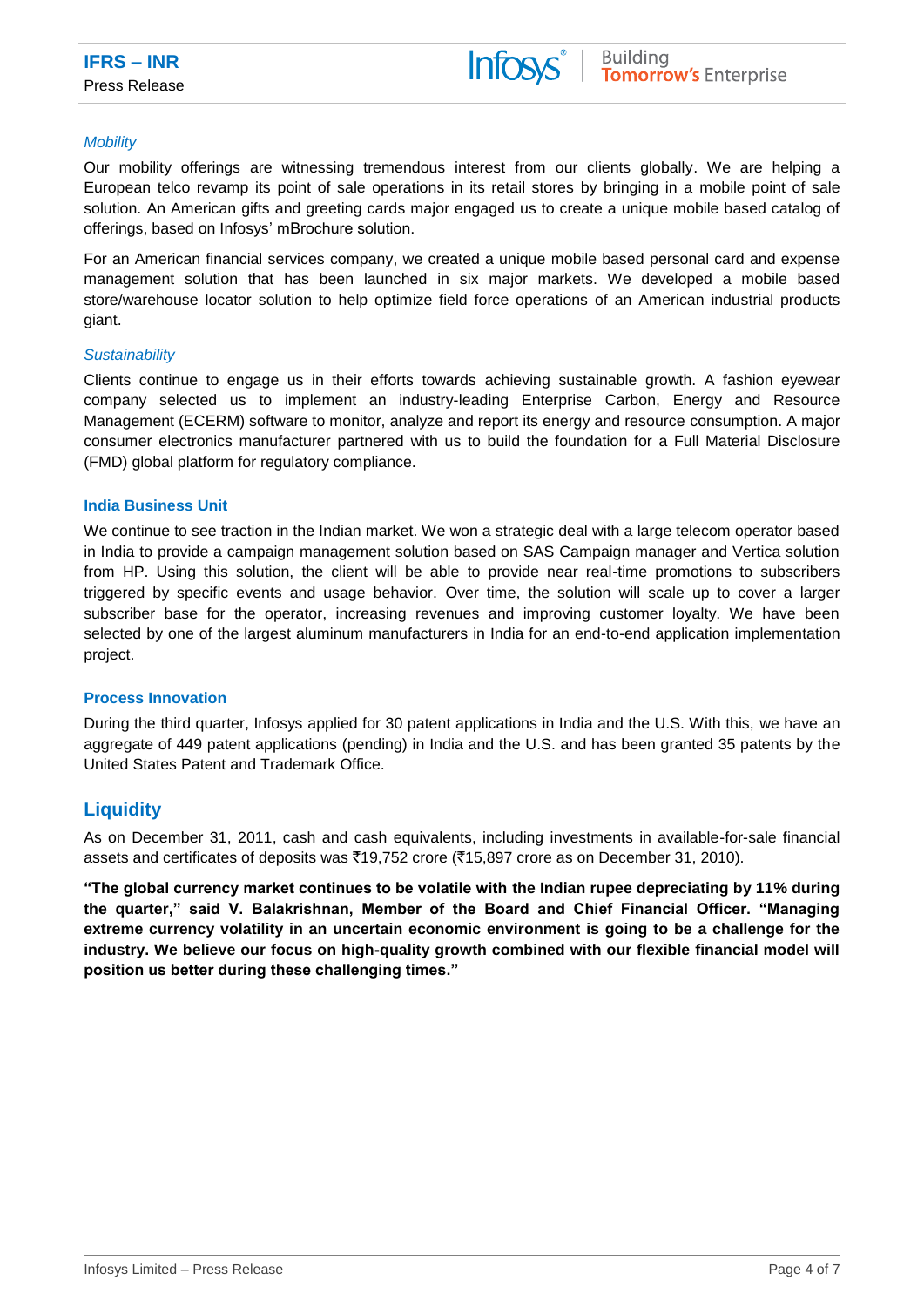

# **About Infosys Ltd**

Many of the world's most successful organizations rely on the 1,45,000 people of Infosys to deliver measurable business value. Infosys provides business consulting, technology, engineering and outsourcing services to help clients in over 30 countries build tomorrow's enterprise.

For more information about Infosys (NASDAQ: INFY), visit www.infosys.com

### **Safe Harbor**

Certain statements in this release concerning our future growth prospects are forward-looking statements, which involve a number of risks and uncertainties that could cause actual results to differ materially from those in such forward-looking statements. The risks and uncertainties relating to these statements include, but are not limited to, risks and uncertainties regarding fluctuations in earnings, fluctuations in foreign exchange rates, our ability to manage growth, intense competition in IT services including those factors which may affect our cost advantage, wage increases in India, our ability to attract and retain highly skilled professionals, time and cost overruns on fixed-price, fixed-time frame contracts, client concentration, restrictions on immigration, industry segment concentration, our ability to manage our international operations, reduced demand for technology in our key focus areas, disruptions in telecommunication networks or system failures, our ability to successfully complete and integrate potential acquisitions, liability for damages on our service contracts, the success of the companies in which Infosys has made strategic investments, withdrawal or expiration of governmental fiscal incentives, political instability and regional conflicts, legal restrictions on raising capital or acquiring companies outside India, and unauthorized use of our intellectual property and general economic conditions affecting our industry. Additional risks that could affect our future operating results are more fully described in our United States Securities and Exchange Commission filings including our Annual Report on Form 20-F for the fiscal year ended March 31, 2011 and on Form 6-K for the quarter ended June 30, 2011 and September 30, 2011.These filings are available at [www.sec.gov.](http://www.sec.gov/) Infosys may, from time to time, make additional written and oral forward-looking statements, including statements contained in the company's filings with the Securities and Exchange Commission and our reports to shareholders. The company does not undertake to update any forward-looking statements that may be made from time to time by or on behalf of the company.

# **Contact**

| <b>Investor Relations</b> | Avishek Lath, India      |  |  |
|---------------------------|--------------------------|--|--|
|                           | +91 (80) 4116 7744       |  |  |
|                           | avishek lath@infosys.com |  |  |
|                           |                          |  |  |

Media Relations Sarah Vanita Gideon, India +91 (80) 4156 4998 [Sarah\\_Gideon@infosys.com](mailto:Sarah_Gideon@infosys.com) Sandeep Mahindroo, US +1 (646) 254 3133 [sandeep\\_mahindroo@infosys.com](mailto:sandeep_mahindroo@infosys.com)

Ted Bockius, USA + 1 (510) 759-9432 [Ted\\_Bockius@infosys.com](mailto:Ted_Bockius@infosys.com)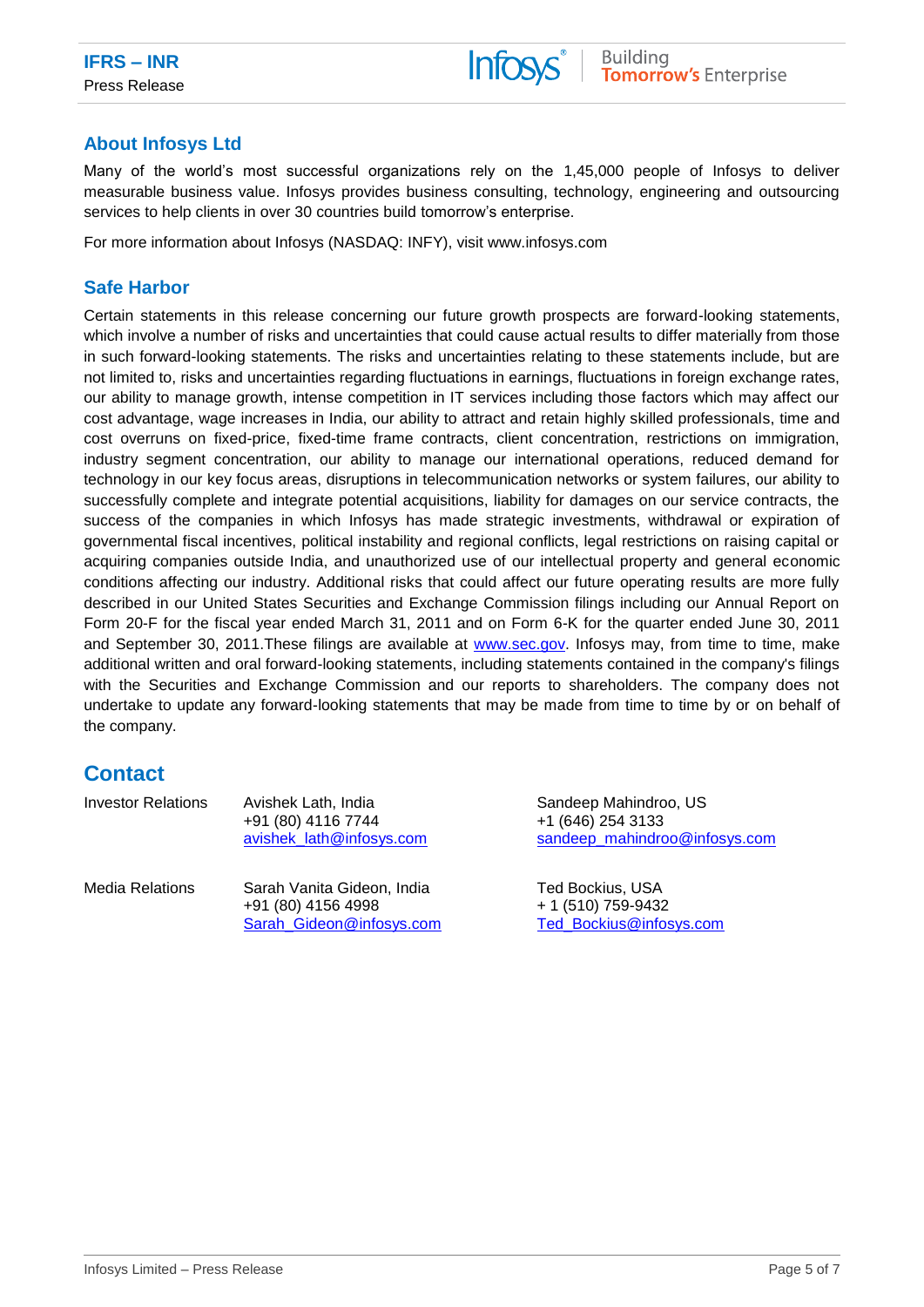# *Infosys Limited and subsidiaries*

#### *Consolidated Balance Sheets as of*

|                                                                             |                         | $(ln\bar{\mathcal{F}}$ crore except share data) |
|-----------------------------------------------------------------------------|-------------------------|-------------------------------------------------|
|                                                                             | <b>December 31,2011</b> | <b>March 31,2011</b>                            |
| <b>ASSETS</b>                                                               |                         |                                                 |
| <b>Current assets</b>                                                       |                         |                                                 |
| Cash and cash equivalents                                                   | 19,495                  | 16,666                                          |
| Available-for-sale financial assets                                         | 13                      | 21                                              |
| Investment in certificates of deposit                                       | 244                     | 123                                             |
| Trade receivables                                                           | 6,054                   | 4,653                                           |
| Unbilled revenue                                                            | 1,578                   | 1,243                                           |
| Derivative financial instruments                                            |                         | 66                                              |
| Prepayments and other current assets                                        | 1,530                   | 917                                             |
| <b>Total current assets</b>                                                 | 28,914                  | 23,689                                          |
| <b>Non-current assets</b>                                                   |                         |                                                 |
| Property, plant and equipment                                               | 5,070                   | 4,844                                           |
| Goodwill                                                                    | 850                     | 825                                             |
| Intangible assets                                                           | 126                     | 48                                              |
| Available-for-sale financial assets                                         | 12                      | 23                                              |
| Deferred income tax assets                                                  | 354                     | 378                                             |
| Income tax assets                                                           | 825                     | 993                                             |
| Other non-current assets                                                    | 159                     | 463                                             |
| <b>Total non-current assets</b>                                             | 7,396                   | 7,574                                           |
|                                                                             |                         |                                                 |
| <b>Total assets</b>                                                         | 36,310                  | 31,263                                          |
| <b>LIABILITIES AND EQUITY</b>                                               |                         |                                                 |
| <b>Current liabilities</b>                                                  |                         |                                                 |
| Trade payables                                                              | 29                      | 44                                              |
| Derivative financial instruments                                            | 310                     |                                                 |
| Current income tax liabilities                                              | 928                     | 817                                             |
| Client deposits                                                             | 17                      | 22                                              |
| Unearned revenue                                                            | 571                     | 518                                             |
| Employee benefit obligations                                                | 515                     | 140                                             |
| Provisions                                                                  | 145                     | 88                                              |
| Other current liabilities                                                   | 2,514                   | 2,012                                           |
| <b>Total current liabilities</b>                                            | 5,029                   | 3,641                                           |
| <b>Non-current liabilities</b>                                              |                         |                                                 |
| Deferred income tax liabilities                                             | 28                      |                                                 |
| Employee benefit obligations                                                |                         | 259                                             |
| Other non-current liabilities                                               | 80                      | 60                                              |
| <b>Total liabilities</b>                                                    | 5,137                   | 3,960                                           |
| <b>Equity</b>                                                               |                         |                                                 |
| Share capital- $\bar{\tau}$ 5 (\$0.16) par value 60,00,00,000 equity shares |                         |                                                 |
| authorized, issued and outstanding 57,13,85,517 and 57,13,17,959, net       |                         |                                                 |
| of 28,33,600 treasury shares each as of December 31, 2011 and March         |                         |                                                 |
| 31, 2011, respectively                                                      | 286                     | 286                                             |
| Share premium                                                               | 3,087                   | 3,082                                           |
| Retained earnings                                                           | 27,500                  | 23,826                                          |
| Other components of equity                                                  | 300                     | 109                                             |
| Total equity attributable to equity holders of the company                  | 31,173                  | 27,303                                          |
| <b>Non-controlling interests</b>                                            |                         |                                                 |
| <b>Total equity</b>                                                         | 31,173                  | 27,303                                          |
| <b>Total liabilities and equity</b>                                         | 36,310                  | 31,263                                          |